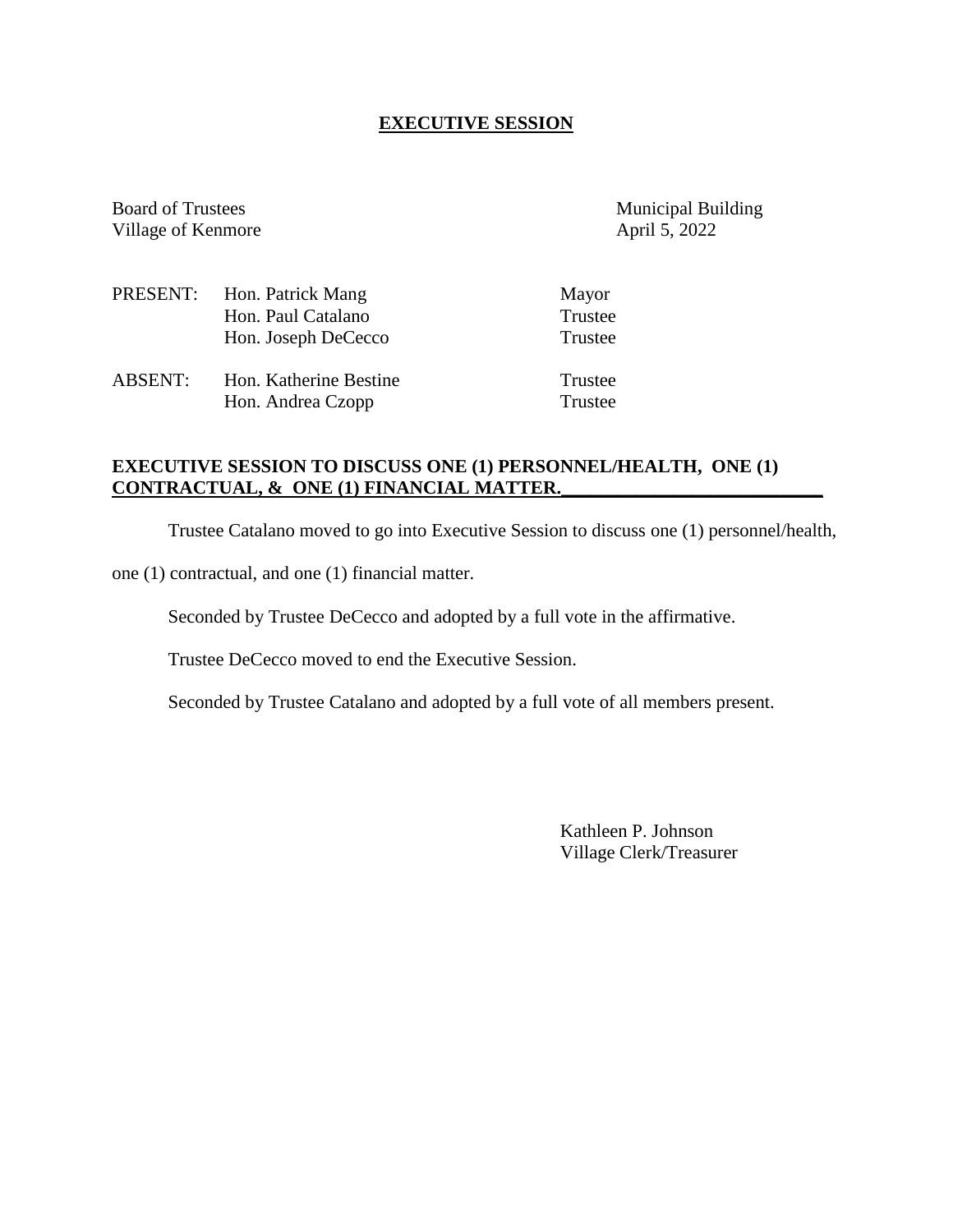## **CORPORATION PROCEEDINGS**

Municipal Building

April 5, 2022

| <b>Board of Trustees</b> |                                                                |                             |
|--------------------------|----------------------------------------------------------------|-----------------------------|
| Village of Kenmore       |                                                                |                             |
| PRESENT:                 | Hon. Patrick Mang<br>Hon. Paul Catalano<br>Hon. Joseph DeCecco | Mayor<br>Trustee<br>Trustee |
| <b>ABSENT:</b>           | Hon. Katherine Bestine<br>Hon. Andrea Czopp                    | Trustee<br>Trustee          |

The meeting was called to order at 7:30 p.m. by Mayor Patrick Mang. The Mayor led the Pledge of Allegiance.

#### **BOARD CONDUCTED A HEARING PERTAINING TO THE TENTATIVE BUDGET FOR THE VILLAGE OF KENMORE FOR FISCAL YEAR 2022-2023**

The Clerk advised that this was the time and place called for in the legal notice to

conduct a hearing pertaining to the 2022-2023 Fiscal Year budget.

Trustee DeCecco moved to open the hearing.

Seconded by Trustee Catalano and adopted by a full vote in the affirmative.

Mayor Mang read his budget address, a copy of which is appended to these minutes for

record purposes. No comments or questions were brought to the Board's attention.

Trustee Catalano moved to close the hearing.

Seconded by Trustee DeCecco and adopted by a full vote in the affirmative.

#### **BOARD APPROVED THE BUDGET FOR THE VILLAGE OF KENMORE FOR FISCAL YEAR 2022-2023 AND SET THE TAX RATE.**

Trustee DeCecco moved to approve the 2022-2023 Budget and to set the tax rate. A copy of

the budget is appended to these minutes for record purposes.

Seconded by Trustee Catalano and adopted by a full vote in the affirmative.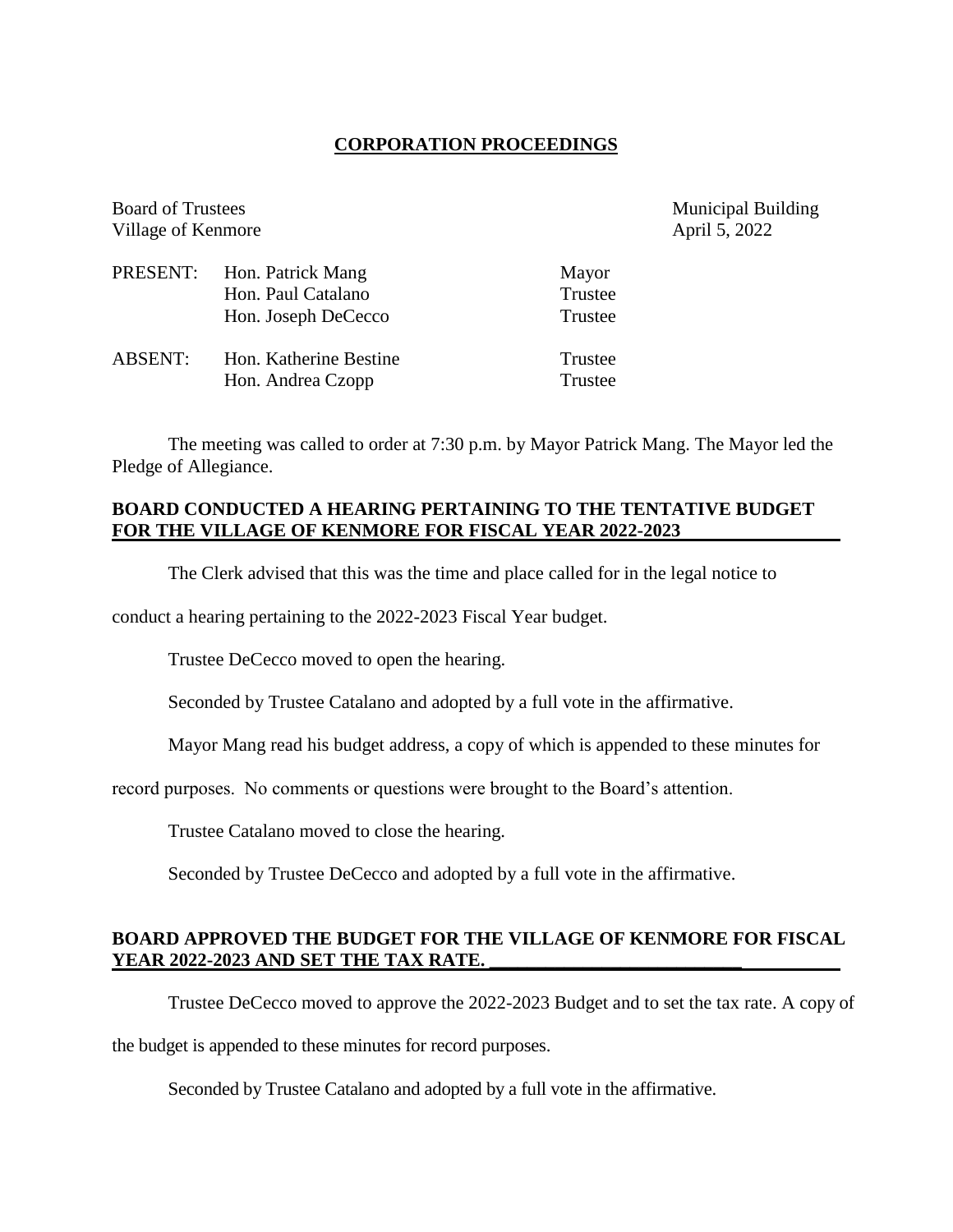A Roll Call Vote was taken as follows:

| <b>Trustee Catalano</b> | Voting | Aye |
|-------------------------|--------|-----|
| <b>Trustee DeCecco</b>  | Voting | Aye |
| Mayor Mang              | Voting | Aye |

#### **BOARD APROVED THE HIRING OF A PROVISIONAL FULL-TIME CLERK FOR THE CLERK/TREASURER'S OFFICE.**

Trustee Catalano moved to approve the hiring of MargaretMary Palumbo as a provisional

full-time clerk for the Clerk/Treasurer's Office, effective April 11, 2022.

Seconded by Trustee DeCecco and adopted by a full vote of all members present.

# **BOARD APPROVED A NEW MEMBER TO THE KENMORE VOLUNTEER FIRE DEPARTMENT.**

Trustee DeCecco moved to approve the appointment of Kevin Shelvay Sr. as a new

active member to the Kenmore Volunteer Fire Department.

Seconded by Trustee DeCecco and adopted by a full vote in the affirmative.

## **BOARD APPROVED AND GRANTED PERMISSION FOR THE SUPERINTENDENT**  OF THE DEPARTMENT OF PUBLIC WORKS TO ATTEND A COURSE.

Trustee Catalano moved to approve and granted permission for the Superintendent of the

Department of Public Works, David J. Root, to attend the "2022 Highway School" on June 6-8,

2022 in Ithaca, N.Y., with expenses.

Seconded by Trustee DeCecco and adopted by a full vote in the affirmative.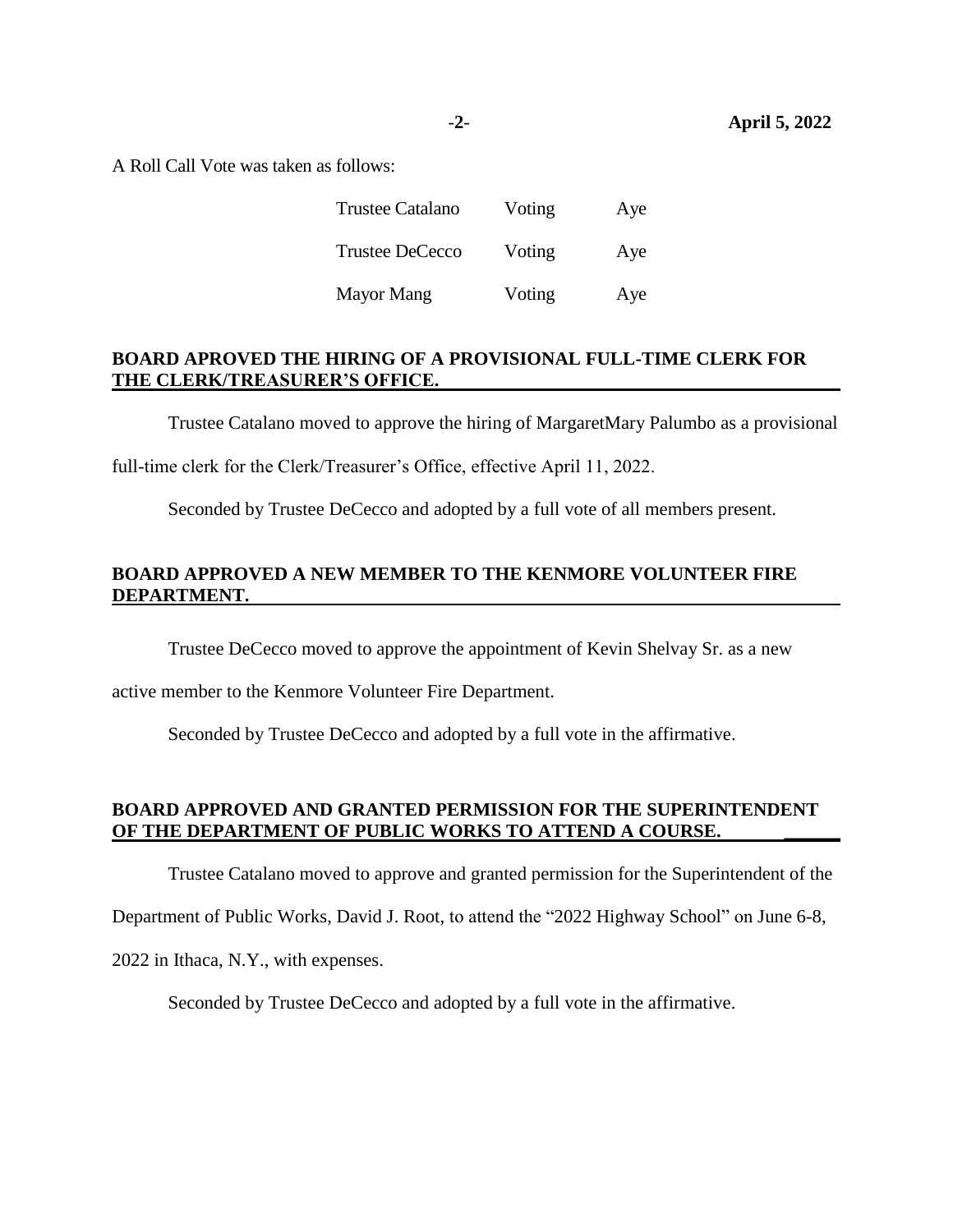# **BOARD APPROVED AND GRANTED PERMISSION TO THE RESIDENTS OF COLUMBIA BOULEVARD TO HOLD THEIR ISLAND PLANTING. \_\_\_\_\_\_\_\_\_\_\_\_**

Trustee DeCecco moved to approve and grant permission to the residents of Columbia

Boulevard to hold their Island Planting on May, 20-21, 2022, at the request of Melissa Dettbarn.

Seconded by Trustee Catalano and adopted by a full vote of all members present.

## **BOARD APPROVED AND GRANTED PERMISSION TO THE RESIDENTS OF COLUMBIA BOULEVARD TO HOLD THEIR "WINE AND CHEESE NIGHT."\_\_\_\_\_\_\_**

Trustee Catalano moved to approve and grant permission to the residents of Columbia

Boulevard to hold their "Wine and Cheese Night" on September 9, 2022, at the request of

Melissa Dettbarn.

Seconded by Trustee DeCecco and adopted by a full vote of all members present.

## **BOARD APPROVED AND GRANTED PERMISSION TO THE KENMORE ROTARY TO HOLD AN "OCTOBERFEST".**

Trustee DeCecco moved to approve and grant permission to the Kenmore Rotary to hold

an "Octoberfest" on Saturday, September 24, 2022.

Seconded by Trustee Catalano and adopted by a full vote of all members present.

# **BOARD APPROVED AND GRANTED PERMISSION TO THE KENMORE VILLAGE IMPROVEMENT SOCIETY TO CONDUCT VARIOUS COMMUNITY EVENTS.**

Trustee Catalano moved to approve and granted permission to the Kenmore Village

Improvement Society to conduct the Gigantic Kenmore Garage Sale on June 11<sup>th</sup>, the Warren

Avenue Block Party on July 11<sup>th</sup>, the Children's Concert Series on July 12<sup>th</sup>, 19<sup>th</sup> and 26<sup>th</sup> and

August  $2<sup>nd</sup>$ , and the Kenmore Little Night Out Celebration on August  $2<sup>nd</sup>$ , 2022.

Seconded by Trustee DeCecco and adopted by a full vote of all members present.